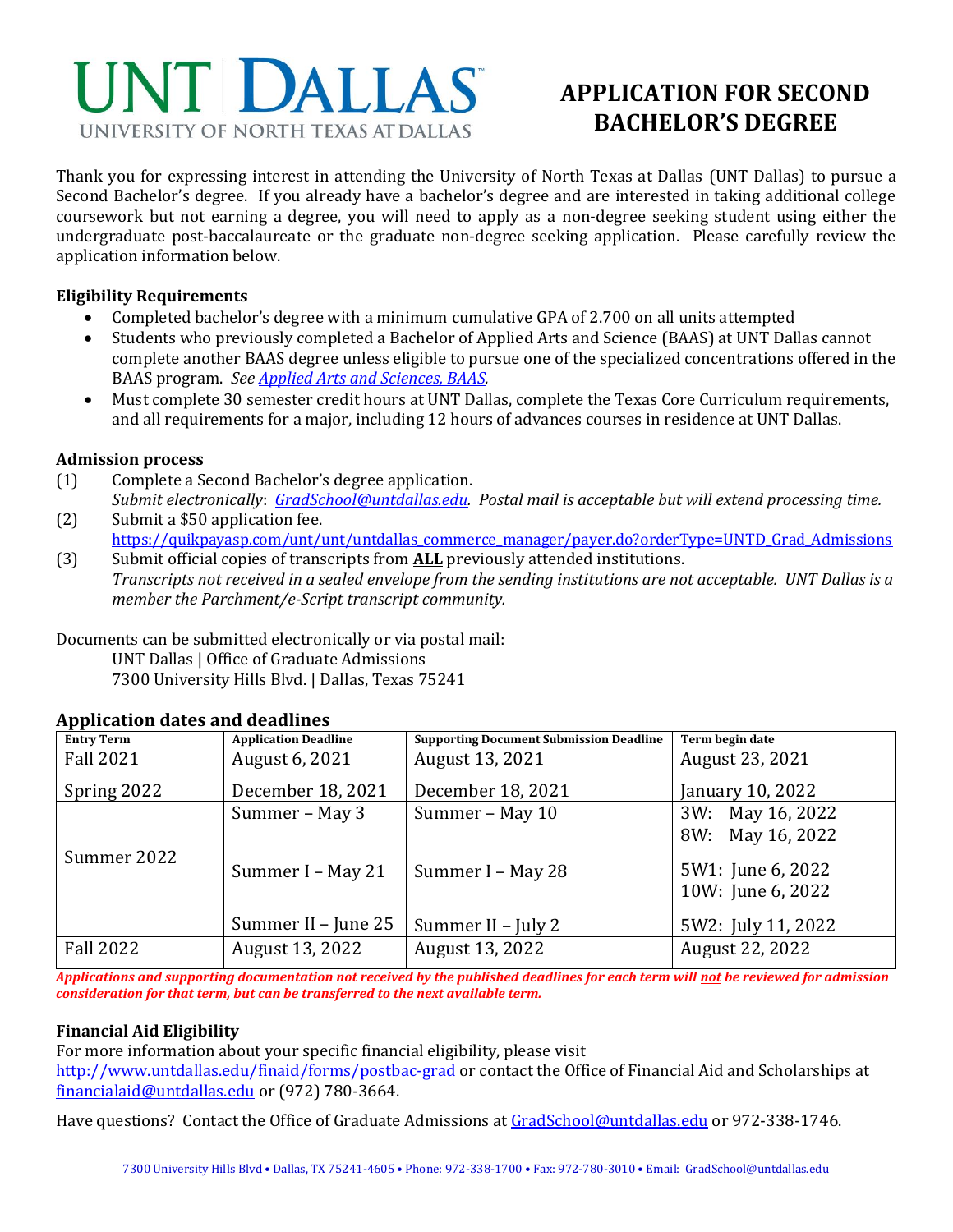# UNT DALLAS UNIVERSITY OF NORTH TEXAS AT DALLAS

#### **Application for Second Bachelor's Degree Page 1**

| <b>Entry Term/Semester:</b><br>$\Box$ Fall 20                                                                                                                                                                                            |                                                                                                              | $\Box$ Summer 20                                                                                                                                                                   |                                                                                              |                                                                                                            |        |
|------------------------------------------------------------------------------------------------------------------------------------------------------------------------------------------------------------------------------------------|--------------------------------------------------------------------------------------------------------------|------------------------------------------------------------------------------------------------------------------------------------------------------------------------------------|----------------------------------------------------------------------------------------------|------------------------------------------------------------------------------------------------------------|--------|
| 1. Social Security Number (optional):                                                                                                                                                                                                    | 2. Date of birth:                                                                                            |                                                                                                                                                                                    | 3. Gender:                                                                                   | Male                                                                                                       |        |
|                                                                                                                                                                                                                                          |                                                                                                              |                                                                                                                                                                                    |                                                                                              |                                                                                                            | Female |
| 4. Name in full (Last, First, Middle):                                                                                                                                                                                                   |                                                                                                              | <b>Maiden, if applicable</b>                                                                                                                                                       |                                                                                              |                                                                                                            |        |
| 5. Present mailing address, including apartment/unit #:                                                                                                                                                                                  |                                                                                                              |                                                                                                                                                                                    |                                                                                              |                                                                                                            |        |
| City:                                                                                                                                                                                                                                    |                                                                                                              | Zip Code:<br>State:                                                                                                                                                                |                                                                                              |                                                                                                            |        |
| 6. Telephone                                                                                                                                                                                                                             | Cell:                                                                                                        |                                                                                                                                                                                    | Home:                                                                                        |                                                                                                            |        |
| 7. Email address:                                                                                                                                                                                                                        |                                                                                                              | 8. Place of birth (city and state):                                                                                                                                                |                                                                                              |                                                                                                            |        |
| 9a. If Texas, how long have you lived at<br>9. State of legal<br>residency:<br>your present address? (months/years):                                                                                                                     |                                                                                                              | 10. U.S. Military-Veteran status:<br><b>YES</b><br>N <sub>O</sub><br>Veteran<br>Current U.S. military serviceman<br>Spouse/dependent of veteran or<br>deceased U.S. service member |                                                                                              |                                                                                                            |        |
| 11. Are you a U.S. Citizen?                                                                                                                                                                                                              | $\Box$ YES<br>11a. If not a U.S. citizen, are you a permanent<br>resident of the United States?<br>$\neg$ NO |                                                                                                                                                                                    |                                                                                              | <b>YES</b><br>$\neg$ <sub>NO</sub>                                                                         |        |
| 12. If you are a permanent resident, please attach a copy of the front and back of your resident alien card. For<br>tuition classification purposes, you may be required to present the card in person at a later time for verification. |                                                                                                              |                                                                                                                                                                                    |                                                                                              |                                                                                                            |        |
| Resident alien number:<br>Country of citizenship:<br>Date of adjudication:                                                                                                                                                               |                                                                                                              |                                                                                                                                                                                    |                                                                                              |                                                                                                            |        |
| 13. During the 12 months prior to the term for which you are applying, did you attend a public college or university<br>in Texas in a fall or spring term?<br>$\Box$ YES<br>N <sub>0</sub>                                               |                                                                                                              |                                                                                                                                                                                    |                                                                                              |                                                                                                            |        |
|                                                                                                                                                                                                                                          |                                                                                                              |                                                                                                                                                                                    |                                                                                              |                                                                                                            |        |
| 14. Are you Hispanic or Latino? (a person of Cuban,<br>Mexican, Puerto Rican, South or Central American, or<br>other Spanish culture or origin, regardless of race)<br><b>YES</b><br> NO                                                 |                                                                                                              | 14a. Ethnic background (optional): For reporting<br>ethnic background.<br>African American, Black<br>Other                                                                         | American Indian or Alaskan Native<br>Asian or Pacific Islander<br>White, non-Hispanic origin | purposes only, we would appreciate your indicating<br>which of the groups listed below best describes your |        |

#### **Application for Secondary Bachelor's Degree**

7300 University Hills Blvd • Dallas, TX 75241-4605 • Phone: 972-338-1700 • Fax: 972-780-3010 • Email: GradSchool@untdallas.edu